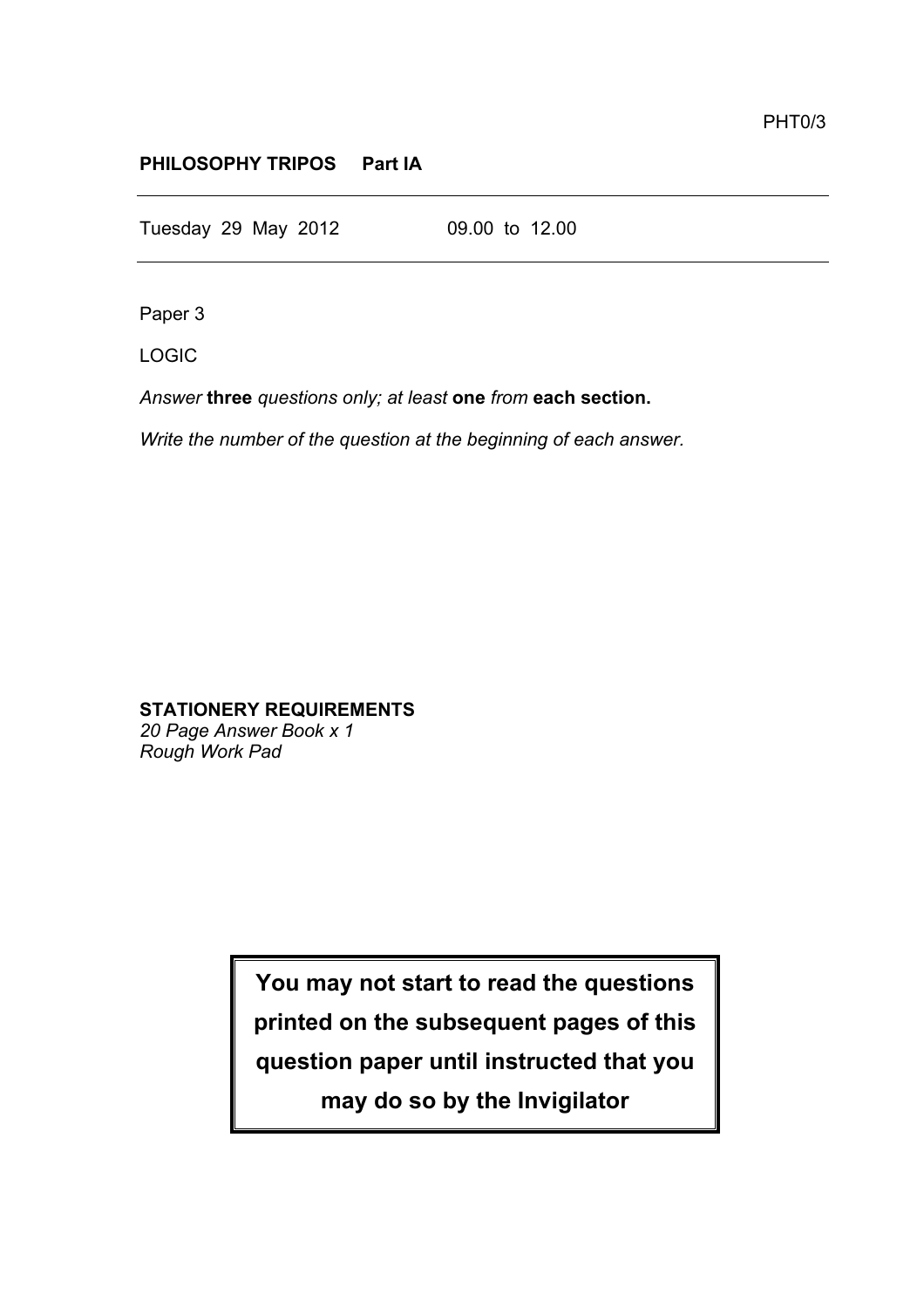Each question has equal weight. A perfect answer would receive a notional 100 points. For Part A [formal questions] the number in square brackets after each component of a question designates the number of points that a full and correct answer to that component would merit.

#### SECTION A

- 1 *(a)* Carefully define the following:
	- *(i)* validity; [5]
	- *(ii)* tautological validity; [5]
	- *(iii)* a tautology. [5]
	- *(b)* What is the difference between '∴', ' |⊧', and '⊃'? [15]

*(c)* Can an inference be made invalid by adding extra premises? Give a reason for your answer. [15]

*(d)* The tree method for PL is sound and complete. Explain carefully what this means. [15]

*(e)* The connectives {¬, ∨ } are expressively adequate. Explain what this means and prove that they are. [40]

- 2 *(a)* Carefully define the following terms in the context of the syntax and semantics of QL=:
	- *(i)* term; [5]
	- *(ii)* operator; [5]
	- *(iii)* scope; [10]
	- *(iv)* q-valuation; [10]
	- *(v)* extended q-valuation; [10]
	- *(vi)* q-validity. [10]

*(b)* Explain the semantics of the QL operators ∀ and ∃. Explain why any inference of the form ¬∃ x F x, ∴ ∀x¬Fx is q-valid. [50]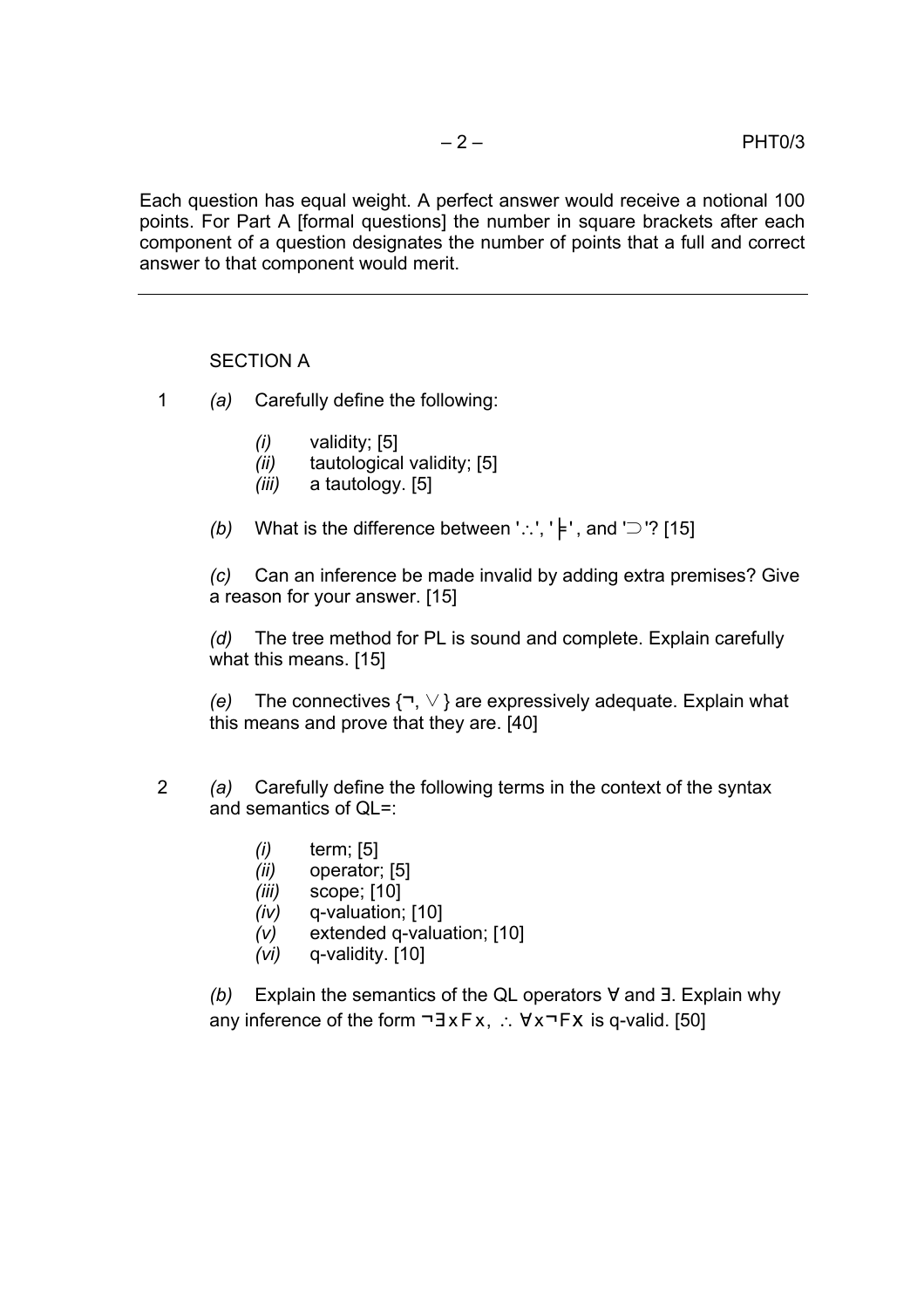- 3 *(a)* Let R be a relation. State the following conditions on R in the language of  $QL =$ :
	- *(i)* R is reflexive; [5]
	- *(ii)* R is symmetric; [5]
	- *(iii)* R is transitive. [5]

*(b)* Let us say that a relation R is *Euclidean* if ∀x∀y∀z

((Rxy ∧ Rxz) ⊃ Ryz). Let us say that R' is the *converse* of R if ∀x∀y(Rxy ≡R'yx).

Now translate the following arguments into  $QL =$  and show using trees that they are valid.

- *(i)* if R is reflexive and symmetric and transitive then R is Euclidean; [15]
- *(ii)* if R is symmetric and Euclidean and R' is the converse of R then R' is symmetric and Euclidean; [15]
- *(iii)* if R is reflexive and R' is the converse of R then R' is reflexive. [15]
- *(c)* Using the definitions in (b), give examples of relations that are:
	- *(i)* Euclidean and symmetric but not transitive; [10]
	- *(ii)* transitive and Euclidean but not symmetric; [10]
	- *(iii)* transitive and symmetric but not reflexive; [10]
	- *(iv)* not Euclidean but with a Euclidean converse. [10]
- 4 *(a)* You randomly draw two cards without replacement from a standard pack containing 52 cards: 13 of each suit (spades, hearts, diamonds, clubs) and no jokers. What is the probability that:
	- *(i)* the second is a spade? [5]
	- *(ii)* the first is a spade given that the second is *not* a spade? [10]
	- *(iii)* the second is a club given that the first is a heart? [10]
	- *(iv)* the second is a diamond given that the first is a diamond? [10]
	- *(v)* the second is a diamond given that the first is the king of diamonds? [15]

## **[TURN OVER for continuation of question 4]**